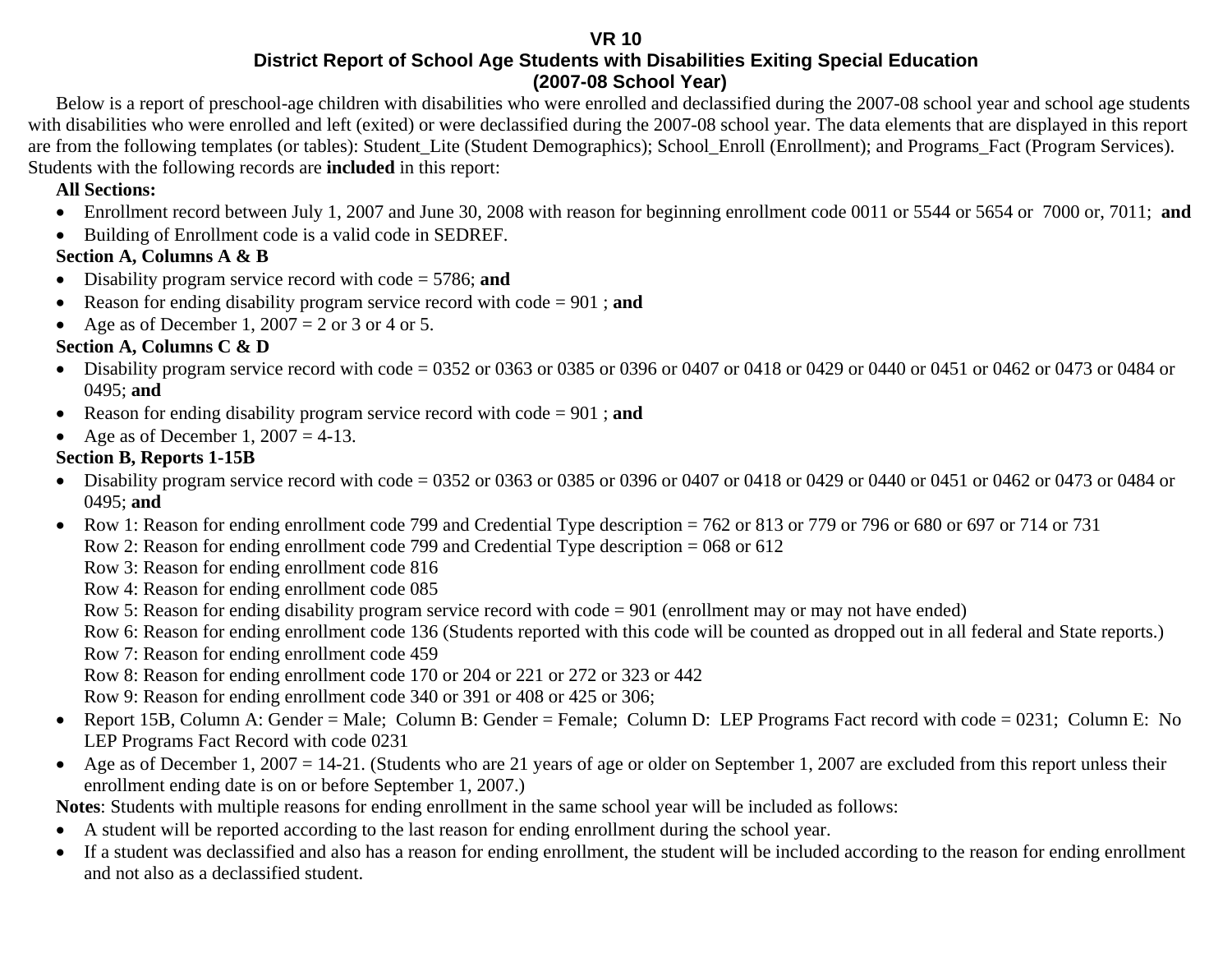$\bullet$  If a student has a reason for ending enrollment, but returns to school in the same school year and has an EOY (end of year) reason for ending enrollment, the student is deemed to be still enrolled so is excluded from the report.

#### **Section C**

- Disability program service record with code = 0352 or 0363 or 0385 or 0396 or 0407 or 0418 or 0429 or 0440 or 0451 or 0462 or 0473 or 0484 or 0495; **and**
- •Reason for ending enrollment record with code = 799 or 085 or 816; **and**
- •Postgraduate Plan Description codes 1-11; **and**
- •Age as of December 1,  $2007 = 14-21$ .

This report includes a listing of students who are **included** in the report, which are those students that meet the above criteria and a listing of students who are **excluded** from the report, which are those students that meet some of the above criteria but not all. School districts should use these lists to verify the accuracy of data submitted for each student. The reports with aggregate numbers provide the results the State will use in all Statewide and district level aggregations for reporting and analysis.

There are no reasonability checks for this report, this year.

**Directions:** Please review list of **included** and **excluded** students that accompany this report and verify the accuracy of all data included for each student in those lists. The report tables below display the aggregate numbers of students that meet the criteria to be included in each cell of the tables below. The links below the numbers in each cell provide a list of students. **If any student information needs to be corrected, please resubmit your district files with the necessary corrections to the Regional Information Center (or the data warehouse for large cities) within the verification time period.**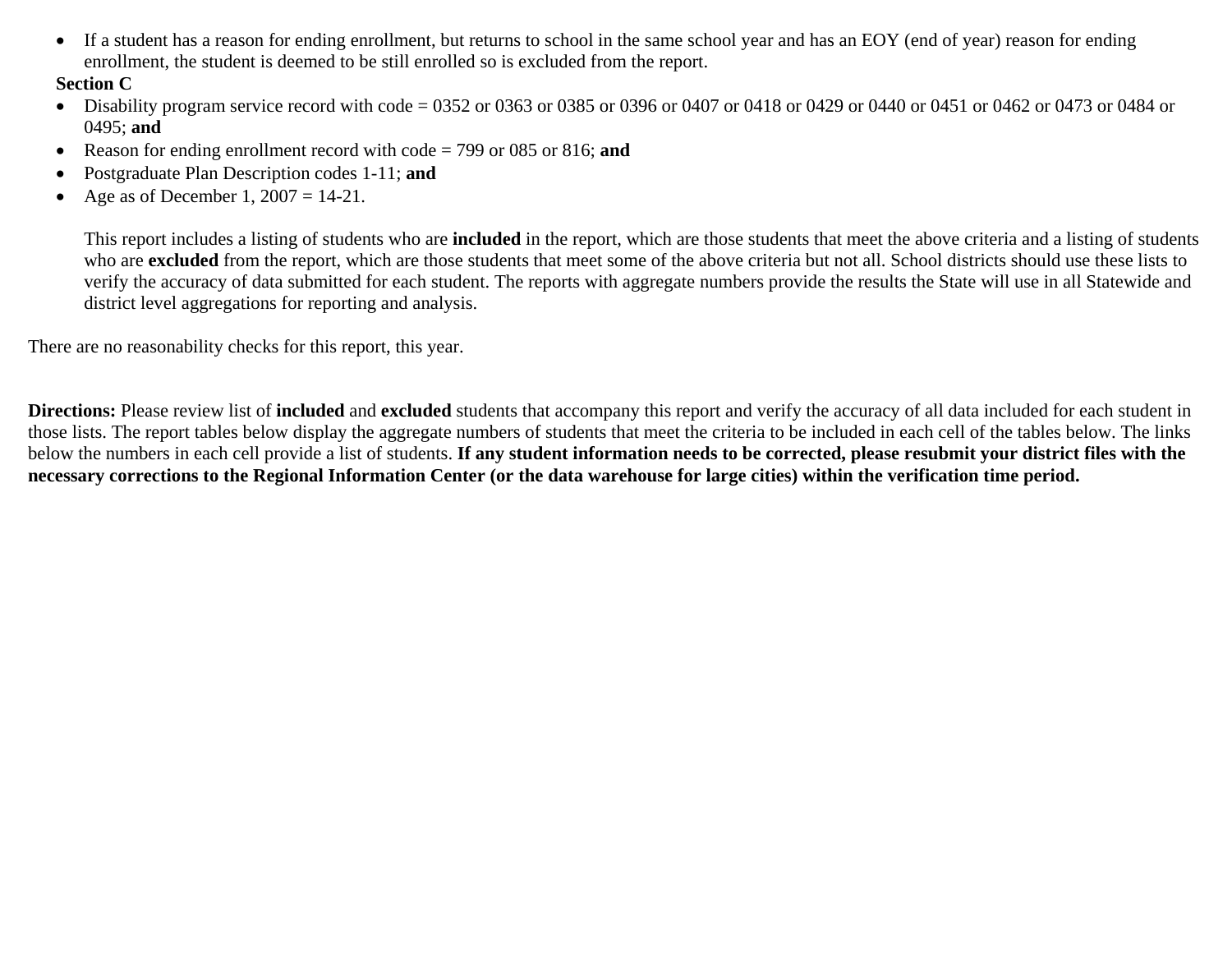### **VR-10 Section A: Report of Students with Disabilities Declassified Between Ages 3-13 July 1, 2007 to June 30, 2008**

|                  |                                                           | $\mathbf{A}$                                   | $\bf{B}$                                                                                                                                                                                                                                                                                   | $\mathbf C$                                                                                              | $\mathbf{D}$                                                                                                     |
|------------------|-----------------------------------------------------------|------------------------------------------------|--------------------------------------------------------------------------------------------------------------------------------------------------------------------------------------------------------------------------------------------------------------------------------------------|----------------------------------------------------------------------------------------------------------|------------------------------------------------------------------------------------------------------------------|
|                  |                                                           |                                                |                                                                                                                                                                                                                                                                                            | Age is as of December 1, 2007                                                                            |                                                                                                                  |
| Line<br>No.      | <b>Disability Category</b>                                | <b>PRESCHOOL</b><br>Declassified at Age 2 or 3 | PRESCHOOL to SCHOOL-<br><b>AGE TRANSITION Enrolled</b><br>in General Education Without<br>a Disability Classification<br><b>After Transitioning from</b><br><b>Preschool Special Education to</b><br><b>School-Age Programs or</b><br><b>Preschool Child Declassified at</b><br>Age 4 or 5 | <b>SCHOOL-AGE</b><br><b>Declassified and Returned to</b><br><b>General Education Between</b><br>Ages 4-8 | <b>SCHOOL-AGE</b><br><b>Declassified and Returned to</b><br><b>General Education Between</b><br><b>Ages 9-13</b> |
| $\mathbf{1}$     | <b>Autism</b>                                             |                                                |                                                                                                                                                                                                                                                                                            |                                                                                                          |                                                                                                                  |
| $\boldsymbol{2}$ | <b>Emotional Disturbance</b>                              |                                                |                                                                                                                                                                                                                                                                                            |                                                                                                          |                                                                                                                  |
| $\mathbf{3}$     | <b>Learning Disability</b>                                |                                                |                                                                                                                                                                                                                                                                                            |                                                                                                          |                                                                                                                  |
| $\boldsymbol{4}$ | <b>Mental Retardation</b>                                 |                                                |                                                                                                                                                                                                                                                                                            |                                                                                                          |                                                                                                                  |
| 5                | <b>Deafness</b>                                           |                                                |                                                                                                                                                                                                                                                                                            |                                                                                                          |                                                                                                                  |
| 6                | <b>Hearing Impairment</b>                                 |                                                |                                                                                                                                                                                                                                                                                            |                                                                                                          |                                                                                                                  |
| 7                | <b>Speech or Language Impairment</b>                      |                                                |                                                                                                                                                                                                                                                                                            |                                                                                                          |                                                                                                                  |
| 8                | <b>Visual Impairment (includes)</b><br><b>Blindness</b> ) |                                                |                                                                                                                                                                                                                                                                                            |                                                                                                          |                                                                                                                  |
| 9                | <b>Orthopedic Impairment</b>                              |                                                |                                                                                                                                                                                                                                                                                            |                                                                                                          |                                                                                                                  |
| 10               | <b>Other Health Impairment</b>                            |                                                |                                                                                                                                                                                                                                                                                            |                                                                                                          |                                                                                                                  |
| 11               | <b>Multiple Disabilities</b>                              |                                                |                                                                                                                                                                                                                                                                                            |                                                                                                          |                                                                                                                  |
| 12               | <b>Deaf-Blindness</b>                                     |                                                |                                                                                                                                                                                                                                                                                            |                                                                                                          |                                                                                                                  |
| 13               | <b>Traumatic Brain Injury</b>                             |                                                |                                                                                                                                                                                                                                                                                            |                                                                                                          |                                                                                                                  |
| 14               | <b>Preschool Students with a Disability</b>               |                                                |                                                                                                                                                                                                                                                                                            |                                                                                                          |                                                                                                                  |
| 15               | <b>Column Totals</b>                                      |                                                |                                                                                                                                                                                                                                                                                            |                                                                                                          |                                                                                                                  |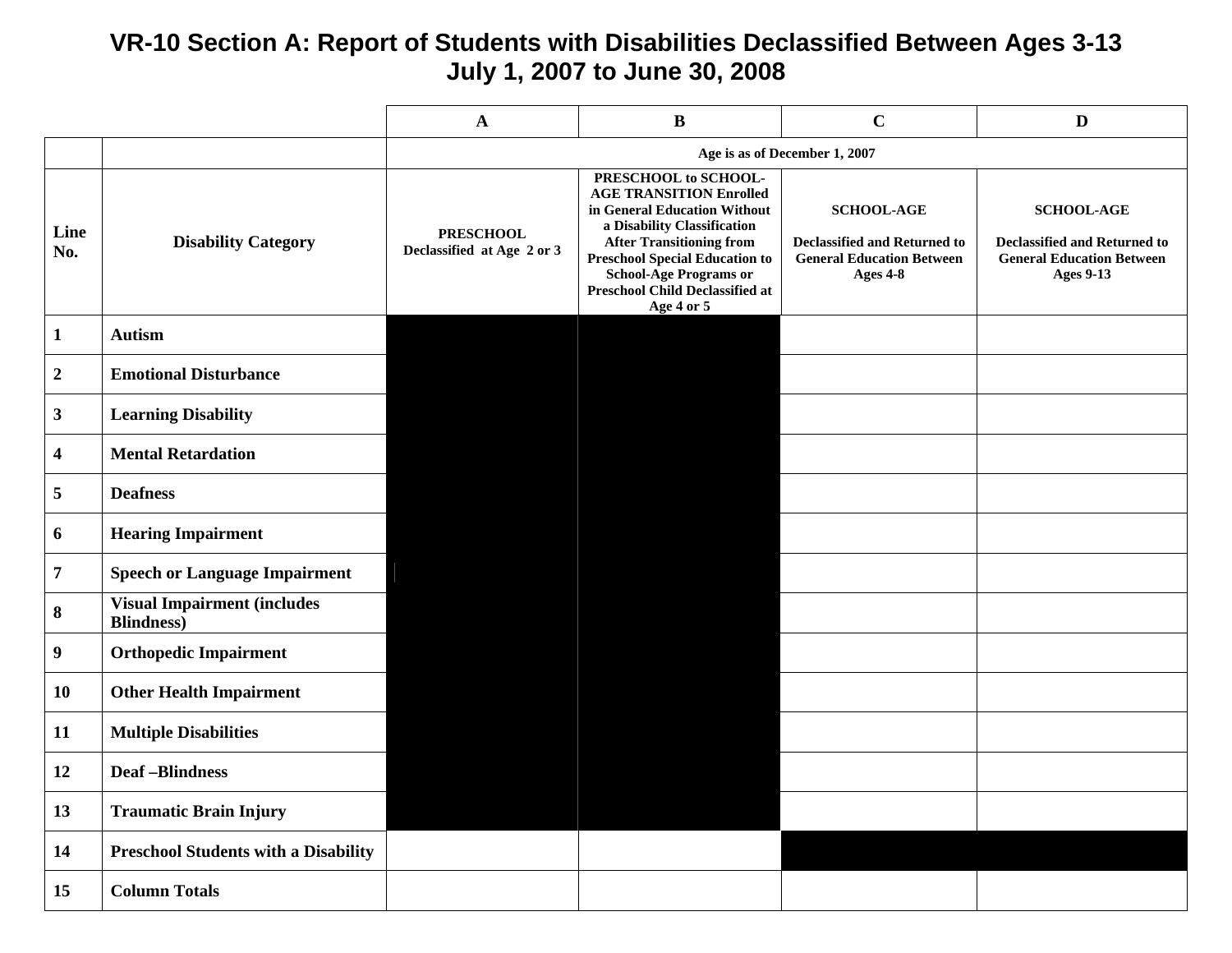### **Report 1: Report of Students with Autism**

|                         |                                                                                       | A  | B  | $\mathbf C$ | D                          | E  | F  | G  | H  |             |
|-------------------------|---------------------------------------------------------------------------------------|----|----|-------------|----------------------------|----|----|----|----|-------------|
|                         |                                                                                       |    |    |             | Age as of December 1, 2007 |    |    |    |    | Total (A-H) |
|                         | <b>Basis of Exit</b>                                                                  | 14 | 15 | 16          | 17                         | 18 | 19 | 20 | 21 |             |
| $\mathbf{1}$            | <b>Regents Diploma</b>                                                                |    |    |             |                            |    |    |    |    |             |
| $\boldsymbol{2}$        | <b>Local Diploma</b>                                                                  |    |    |             |                            |    |    |    |    |             |
| $\mathbf{3}$            | <b>High School Equivalency</b><br>Diploma (Also referred to as<br><b>GED Diploma)</b> |    |    |             |                            |    |    |    |    |             |
| $\overline{\mathbf{4}}$ | <b>Individualized Education</b><br>Program Diploma                                    |    |    |             |                            |    |    |    |    |             |
| 5                       | <b>Declassified and Returned to</b><br><b>General Education</b>                       |    |    |             |                            |    |    |    |    |             |
| 6                       | <b>Reached Maximum Age</b>                                                            |    |    |             |                            |    |    |    |    |             |
| $\overline{7}$          | <b>Died</b>                                                                           |    |    |             |                            |    |    |    |    |             |
| 8                       | Moved, Known to be Continuing                                                         |    |    |             |                            |    |    |    |    |             |
| $\boldsymbol{9}$        | <b>Dropped Out</b>                                                                    |    |    |             |                            |    |    |    |    |             |
| 10                      | <b>Total</b>                                                                          |    |    |             |                            |    |    |    |    |             |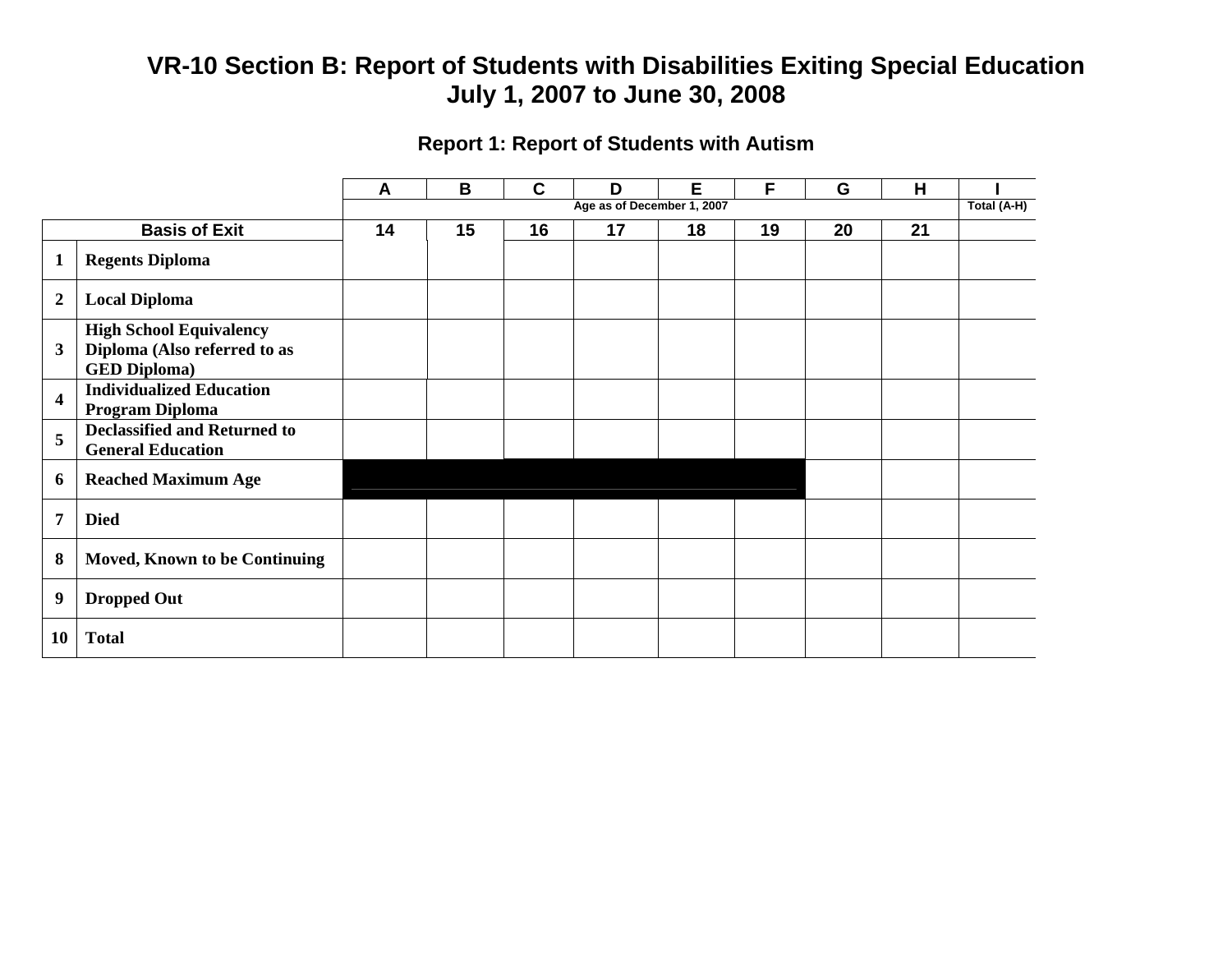### **Report 2: Report of Students with Emotional Disturbance**

|                         |                                                                                       | A  | B  | $\mathbf C$ | D                          | E  | F  | G  | H  |             |
|-------------------------|---------------------------------------------------------------------------------------|----|----|-------------|----------------------------|----|----|----|----|-------------|
|                         |                                                                                       |    |    |             | Age as of December 1, 2007 |    |    |    |    | Total (A-H) |
|                         | <b>Basis of Exit</b>                                                                  | 14 | 15 | 16          | 17                         | 18 | 19 | 20 | 21 |             |
| 1                       | <b>Regents Diploma</b>                                                                |    |    |             |                            |    |    |    |    |             |
| $\boldsymbol{2}$        | <b>Local Diploma</b>                                                                  |    |    |             |                            |    |    |    |    |             |
| 3                       | <b>High School Equivalency</b><br>Diploma (Also referred to as<br><b>GED Diploma)</b> |    |    |             |                            |    |    |    |    |             |
| $\overline{\mathbf{4}}$ | <b>Individualized Education</b><br>Program Diploma                                    |    |    |             |                            |    |    |    |    |             |
| 5                       | <b>Declassified and Returned to</b><br><b>General Education</b>                       |    |    |             |                            |    |    |    |    |             |
| 6                       | <b>Reached Maximum Age</b>                                                            |    |    |             |                            |    |    |    |    |             |
| $\overline{7}$          | <b>Died</b>                                                                           |    |    |             |                            |    |    |    |    |             |
| 8                       | <b>Moved, Known to be Continuing</b>                                                  |    |    |             |                            |    |    |    |    |             |
| $\boldsymbol{9}$        | <b>Dropped Out</b>                                                                    |    |    |             |                            |    |    |    |    |             |
| 10                      | <b>Total</b>                                                                          |    |    |             |                            |    |    |    |    |             |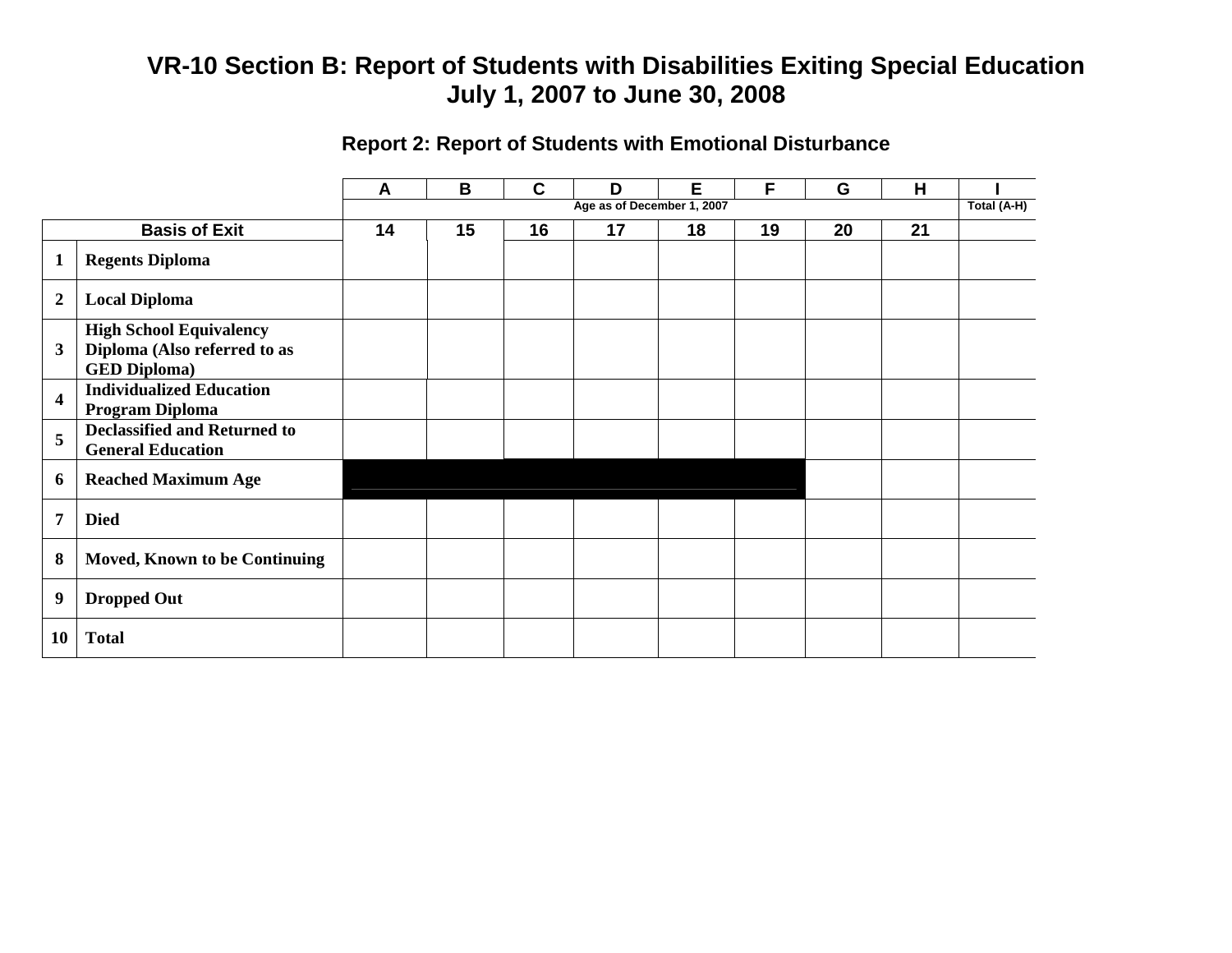|                         |                                                                                       | A  | B  | C  | D                          | Е  | F  | G  | H  |             |
|-------------------------|---------------------------------------------------------------------------------------|----|----|----|----------------------------|----|----|----|----|-------------|
|                         |                                                                                       |    |    |    | Age as of December 1, 2007 |    |    |    |    | Total (A-H) |
|                         | <b>Basis of Exit</b>                                                                  | 14 | 15 | 16 | 17                         | 18 | 19 | 20 | 21 |             |
| $\mathbf{1}$            | <b>Regents Diploma</b>                                                                |    |    |    |                            |    |    |    |    |             |
| $\overline{2}$          | <b>Local Diploma</b>                                                                  |    |    |    |                            |    |    |    |    |             |
| $\mathbf{3}$            | <b>High School Equivalency</b><br>Diploma (Also referred to as<br><b>GED Diploma)</b> |    |    |    |                            |    |    |    |    |             |
| $\overline{\mathbf{4}}$ | <b>Individualized Education</b><br><b>Program Diploma</b>                             |    |    |    |                            |    |    |    |    |             |
| 5                       | <b>Declassified and Returned to</b><br><b>General Education</b>                       |    |    |    |                            |    |    |    |    |             |
| 6                       | <b>Reached Maximum Age</b>                                                            |    |    |    |                            |    |    |    |    |             |
| $\overline{7}$          | <b>Died</b>                                                                           |    |    |    |                            |    |    |    |    |             |
| 8                       | Moved, Known to be Continuing                                                         |    |    |    |                            |    |    |    |    |             |
| 9                       | <b>Dropped Out</b>                                                                    |    |    |    |                            |    |    |    |    |             |
| 10                      | <b>Total</b>                                                                          |    |    |    |                            |    |    |    |    |             |

### **Report 3: Report of Students with Learning Disabilities**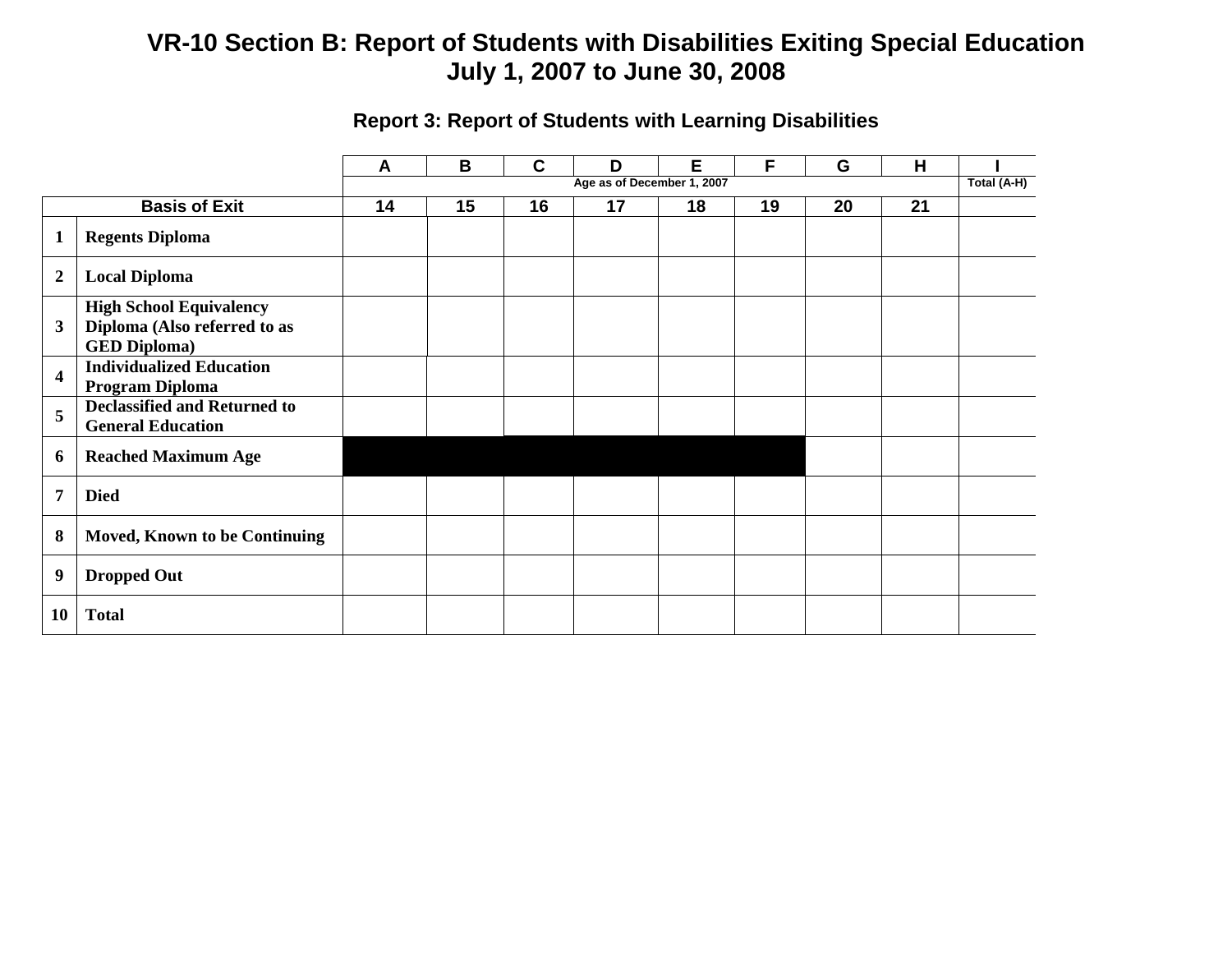|                         |                                                                                       | A  | B  | C  | D                          | E. | F  | G  | H  |             |
|-------------------------|---------------------------------------------------------------------------------------|----|----|----|----------------------------|----|----|----|----|-------------|
|                         |                                                                                       |    |    |    | Age as of December 1, 2007 |    |    |    |    | Total (A-H) |
|                         | <b>Basis of Exit</b>                                                                  | 14 | 15 | 16 | 17                         | 18 | 19 | 20 | 21 |             |
| 1                       | <b>Regents Diploma</b>                                                                |    |    |    |                            |    |    |    |    |             |
| $\boldsymbol{2}$        | <b>Local Diploma</b>                                                                  |    |    |    |                            |    |    |    |    |             |
| 3                       | <b>High School Equivalency</b><br>Diploma (Also referred to as<br><b>GED Diploma)</b> |    |    |    |                            |    |    |    |    |             |
| $\overline{\mathbf{4}}$ | <b>Individualized Education</b><br>Program Diploma                                    |    |    |    |                            |    |    |    |    |             |
| 5                       | <b>Declassified and Returned to</b><br><b>General Education</b>                       |    |    |    |                            |    |    |    |    |             |
| 6                       | <b>Reached Maximum Age</b>                                                            |    |    |    |                            |    |    |    |    |             |
| $\overline{7}$          | <b>Died</b>                                                                           |    |    |    |                            |    |    |    |    |             |
| 8                       | <b>Moved, Known to be Continuing</b>                                                  |    |    |    |                            |    |    |    |    |             |
| $\boldsymbol{9}$        | <b>Dropped Out</b>                                                                    |    |    |    |                            |    |    |    |    |             |
| <b>10</b>               | <b>Total</b>                                                                          |    |    |    |                            |    |    |    |    |             |

### **Report 4: Report of Students with Mental Retardation**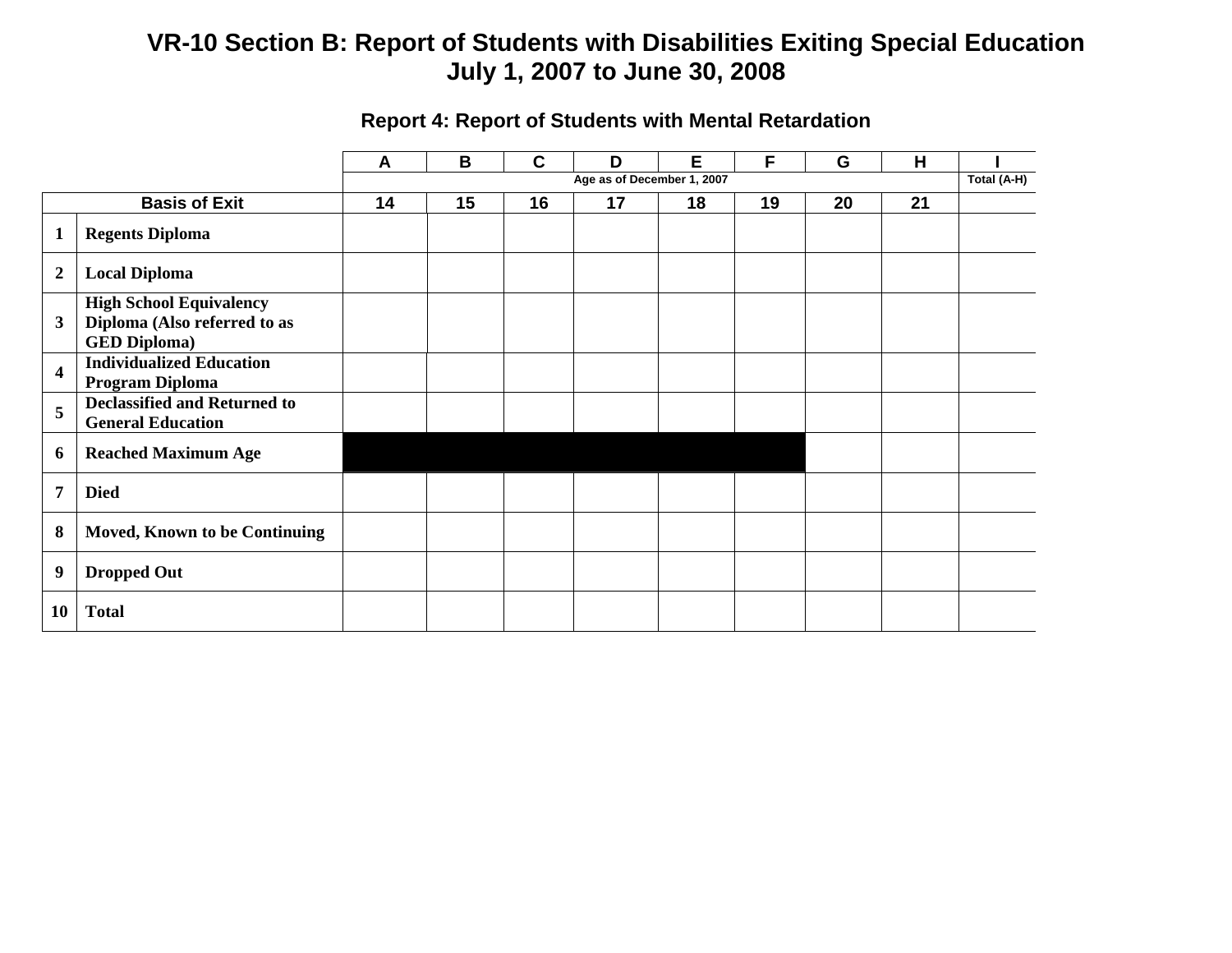|                         |                                                                                       | A  | B  | C  | D                          | Е  | F  | G  | н  |             |
|-------------------------|---------------------------------------------------------------------------------------|----|----|----|----------------------------|----|----|----|----|-------------|
|                         |                                                                                       |    |    |    | Age as of December 1, 2007 |    |    |    |    | Total (A-H) |
|                         | <b>Basis of Exit</b>                                                                  | 14 | 15 | 16 | 17                         | 18 | 19 | 20 | 21 |             |
| $\mathbf{1}$            | <b>Regents Diploma</b>                                                                |    |    |    |                            |    |    |    |    |             |
| $\boldsymbol{2}$        | <b>Local Diploma</b>                                                                  |    |    |    |                            |    |    |    |    |             |
| 3                       | <b>High School Equivalency</b><br>Diploma (Also referred to as<br><b>GED Diploma)</b> |    |    |    |                            |    |    |    |    |             |
| $\overline{\mathbf{4}}$ | <b>Individualized Education</b><br><b>Program Diploma</b>                             |    |    |    |                            |    |    |    |    |             |
| 5                       | <b>Declassified and Returned to</b><br><b>General Education</b>                       |    |    |    |                            |    |    |    |    |             |
| 6                       | <b>Reached Maximum Age</b>                                                            |    |    |    |                            |    |    |    |    |             |
| 7                       | <b>Died</b>                                                                           |    |    |    |                            |    |    |    |    |             |
| 8                       | Moved, Known to be Continuing                                                         |    |    |    |                            |    |    |    |    |             |
| $\boldsymbol{9}$        | <b>Dropped Out</b>                                                                    |    |    |    |                            |    |    |    |    |             |
| 10                      | <b>Total</b>                                                                          |    |    |    |                            |    |    |    |    |             |

### **Report 5: Report of Students with Deafness**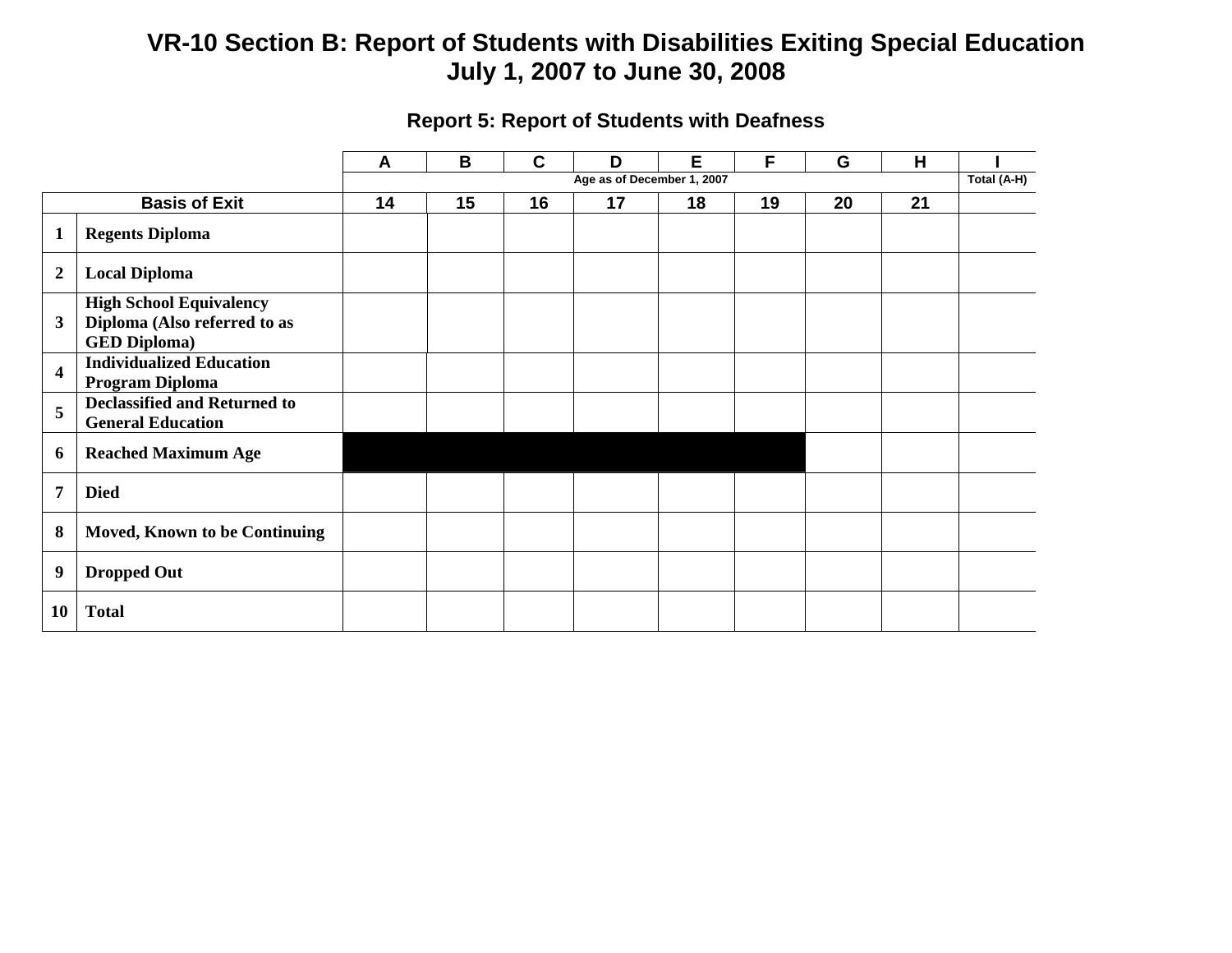|                         |                                                                                       | A  | B  | C  | D                          | Е  | F  | G  | H  |             |
|-------------------------|---------------------------------------------------------------------------------------|----|----|----|----------------------------|----|----|----|----|-------------|
|                         |                                                                                       |    |    |    | Age as of December 1, 2007 |    |    |    |    | Total (A-H) |
|                         | <b>Basis of Exit</b>                                                                  | 14 | 15 | 16 | 17                         | 18 | 19 | 20 | 21 |             |
| $\mathbf{1}$            | <b>Regents Diploma</b>                                                                |    |    |    |                            |    |    |    |    |             |
| $\boldsymbol{2}$        | <b>Local Diploma</b>                                                                  |    |    |    |                            |    |    |    |    |             |
| 3                       | <b>High School Equivalency</b><br>Diploma (Also referred to as<br><b>GED Diploma)</b> |    |    |    |                            |    |    |    |    |             |
| $\overline{\mathbf{4}}$ | <b>Individualized Education</b><br>Program Diploma                                    |    |    |    |                            |    |    |    |    |             |
| 5                       | <b>Declassified and Returned to</b><br><b>General Education</b>                       |    |    |    |                            |    |    |    |    |             |
| 6                       | <b>Reached Maximum Age</b>                                                            |    |    |    |                            |    |    |    |    |             |
| $\overline{7}$          | <b>Died</b>                                                                           |    |    |    |                            |    |    |    |    |             |
| 8                       | <b>Moved, Known to be Continuing</b>                                                  |    |    |    |                            |    |    |    |    |             |
| 9                       | <b>Dropped Out</b>                                                                    |    |    |    |                            |    |    |    |    |             |
| 10                      | <b>Total</b>                                                                          |    |    |    |                            |    |    |    |    |             |

### **Report 6: Report of Students with Hearing Impairments**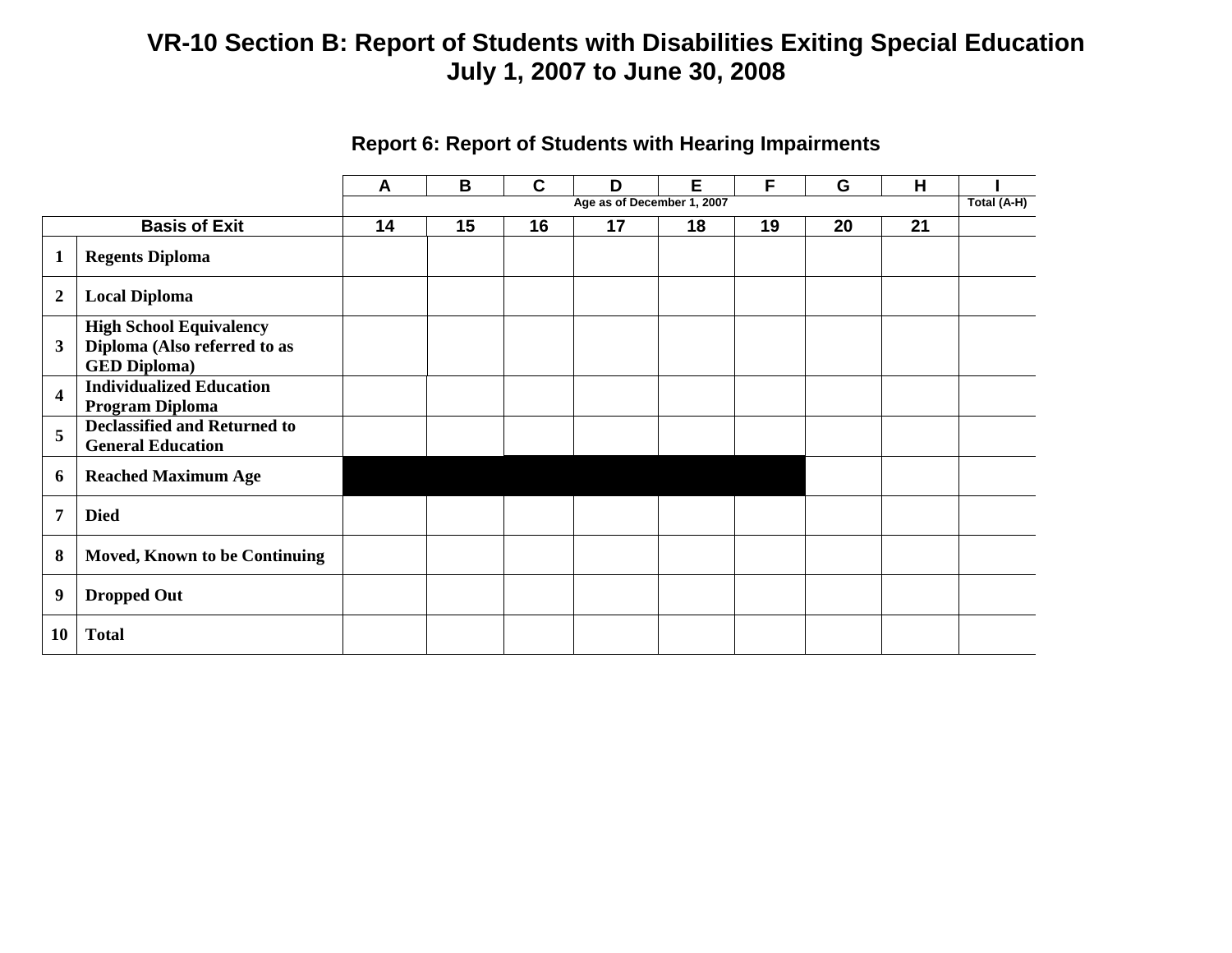|                         |                                                                                       | A  | B  | $\mathbf C$ | D                          | Е  | F  | G  | H  |             |
|-------------------------|---------------------------------------------------------------------------------------|----|----|-------------|----------------------------|----|----|----|----|-------------|
|                         |                                                                                       |    |    |             | Age as of December 1, 2007 |    |    |    |    | Total (A-H) |
|                         | <b>Basis of Exit</b>                                                                  | 14 | 15 | 16          | 17                         | 18 | 19 | 20 | 21 |             |
| $\mathbf{1}$            | <b>Regents Diploma</b>                                                                |    |    |             |                            |    |    |    |    |             |
| $\boldsymbol{2}$        | <b>Local Diploma</b>                                                                  |    |    |             |                            |    |    |    |    |             |
| 3                       | <b>High School Equivalency</b><br>Diploma (Also referred to as<br><b>GED Diploma)</b> |    |    |             |                            |    |    |    |    |             |
| $\overline{\mathbf{4}}$ | <b>Individualized Education</b><br>Program Diploma                                    |    |    |             |                            |    |    |    |    |             |
| 5                       | <b>Declassified and Returned to</b><br><b>General Education</b>                       |    |    |             |                            |    |    |    |    |             |
| 6                       | <b>Reached Maximum Age</b>                                                            |    |    |             |                            |    |    |    |    |             |
| 7                       | <b>Died</b>                                                                           |    |    |             |                            |    |    |    |    |             |
| 8                       | <b>Moved, Known to be Continuing</b>                                                  |    |    |             |                            |    |    |    |    |             |
| $\boldsymbol{9}$        | <b>Dropped Out</b>                                                                    |    |    |             |                            |    |    |    |    |             |
| 10                      | <b>Total</b>                                                                          |    |    |             |                            |    |    |    |    |             |

# **Report 7: Report of Students with Speech or Language Impairments**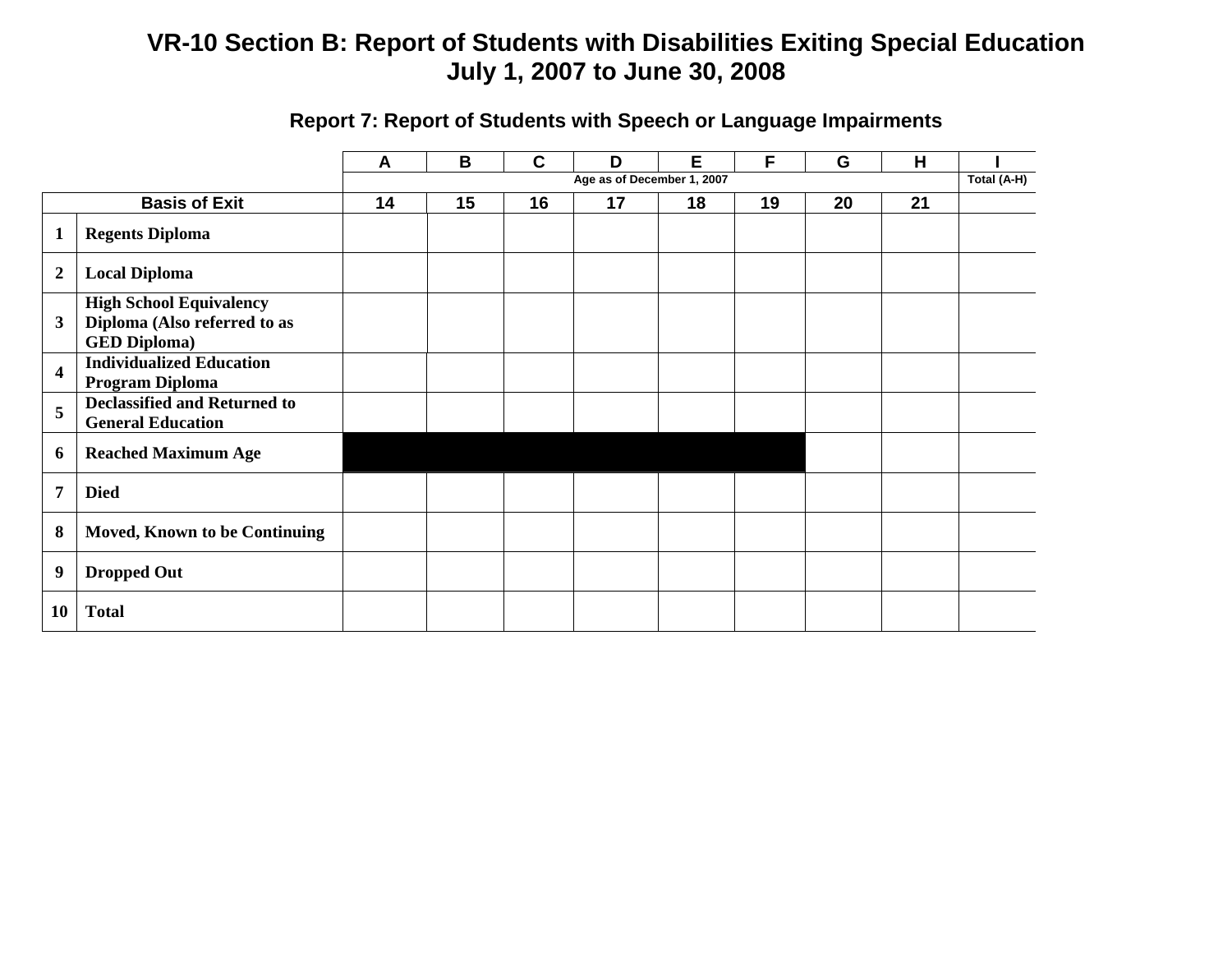|                         |                                                                                       | A  | B  | $\mathbf C$ | D                          | Е  | F  | G  | H  |             |
|-------------------------|---------------------------------------------------------------------------------------|----|----|-------------|----------------------------|----|----|----|----|-------------|
|                         |                                                                                       |    |    |             | Age as of December 1, 2007 |    |    |    |    | Total (A-H) |
|                         | <b>Basis of Exit</b>                                                                  | 14 | 15 | 16          | 17                         | 18 | 19 | 20 | 21 |             |
| $\mathbf{1}$            | <b>Regents Diploma</b>                                                                |    |    |             |                            |    |    |    |    |             |
| $\boldsymbol{2}$        | <b>Local Diploma</b>                                                                  |    |    |             |                            |    |    |    |    |             |
| 3                       | <b>High School Equivalency</b><br>Diploma (Also referred to as<br><b>GED Diploma)</b> |    |    |             |                            |    |    |    |    |             |
| $\overline{\mathbf{4}}$ | <b>Individualized Education</b><br>Program Diploma                                    |    |    |             |                            |    |    |    |    |             |
| 5                       | <b>Declassified and Returned to</b><br><b>General Education</b>                       |    |    |             |                            |    |    |    |    |             |
| 6                       | <b>Reached Maximum Age</b>                                                            |    |    |             |                            |    |    |    |    |             |
| 7                       | <b>Died</b>                                                                           |    |    |             |                            |    |    |    |    |             |
| 8                       | Moved, Known to be Continuing                                                         |    |    |             |                            |    |    |    |    |             |
| $\boldsymbol{9}$        | <b>Dropped Out</b>                                                                    |    |    |             |                            |    |    |    |    |             |
| <b>10</b>               | <b>Total</b>                                                                          |    |    |             |                            |    |    |    |    |             |

### **Report 8: Report of Students with Visual Impairments (includes Blindness)**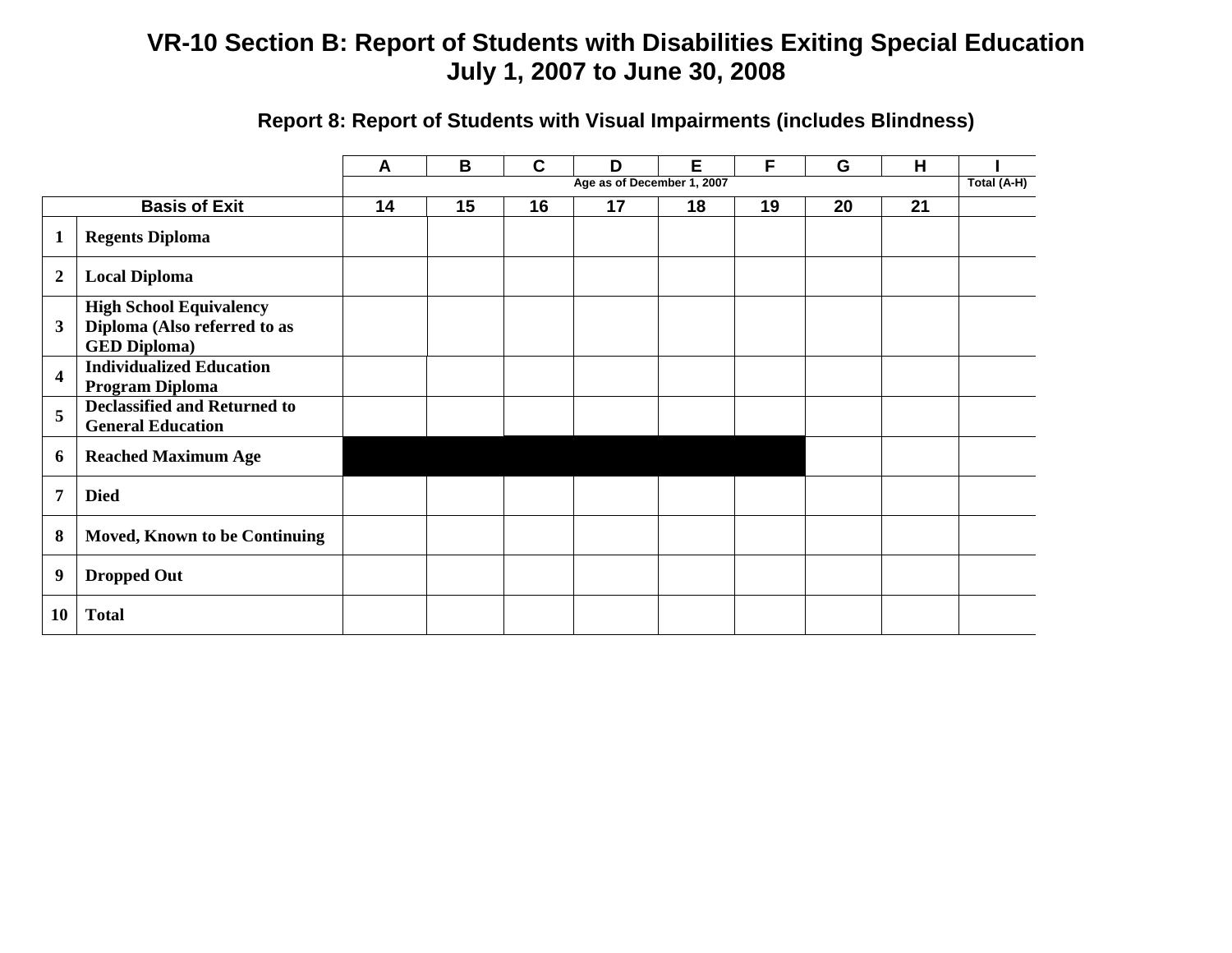|                         |                                                                                       | B<br>C<br>E<br>F<br>H<br>G<br>D<br>A |    |    |                            |    |    |    |    |             |
|-------------------------|---------------------------------------------------------------------------------------|--------------------------------------|----|----|----------------------------|----|----|----|----|-------------|
|                         |                                                                                       |                                      |    |    | Age as of December 1, 2007 |    |    |    |    | Total (A-H) |
|                         | <b>Basis of Exit</b>                                                                  | 14                                   | 15 | 16 | 17                         | 18 | 19 | 20 | 21 |             |
| $\mathbf{1}$            | <b>Regents Diploma</b>                                                                |                                      |    |    |                            |    |    |    |    |             |
| $\boldsymbol{2}$        | <b>Local Diploma</b>                                                                  |                                      |    |    |                            |    |    |    |    |             |
| 3                       | <b>High School Equivalency</b><br>Diploma (Also referred to as<br><b>GED Diploma)</b> |                                      |    |    |                            |    |    |    |    |             |
| $\overline{\mathbf{4}}$ | <b>Individualized Education</b><br><b>Program Diploma</b>                             |                                      |    |    |                            |    |    |    |    |             |
| 5                       | <b>Declassified and Returned to</b><br><b>General Education</b>                       |                                      |    |    |                            |    |    |    |    |             |
| 6                       | <b>Reached Maximum Age</b>                                                            |                                      |    |    |                            |    |    |    |    |             |
| $\overline{7}$          | <b>Died</b>                                                                           |                                      |    |    |                            |    |    |    |    |             |
| 8                       | <b>Moved, Known to be Continuing</b>                                                  |                                      |    |    |                            |    |    |    |    |             |
| $\boldsymbol{9}$        | <b>Dropped Out</b>                                                                    |                                      |    |    |                            |    |    |    |    |             |
| 10                      | <b>Total</b>                                                                          |                                      |    |    |                            |    |    |    |    |             |

### **Report 9: Report of Students with Orthopedic Impairments**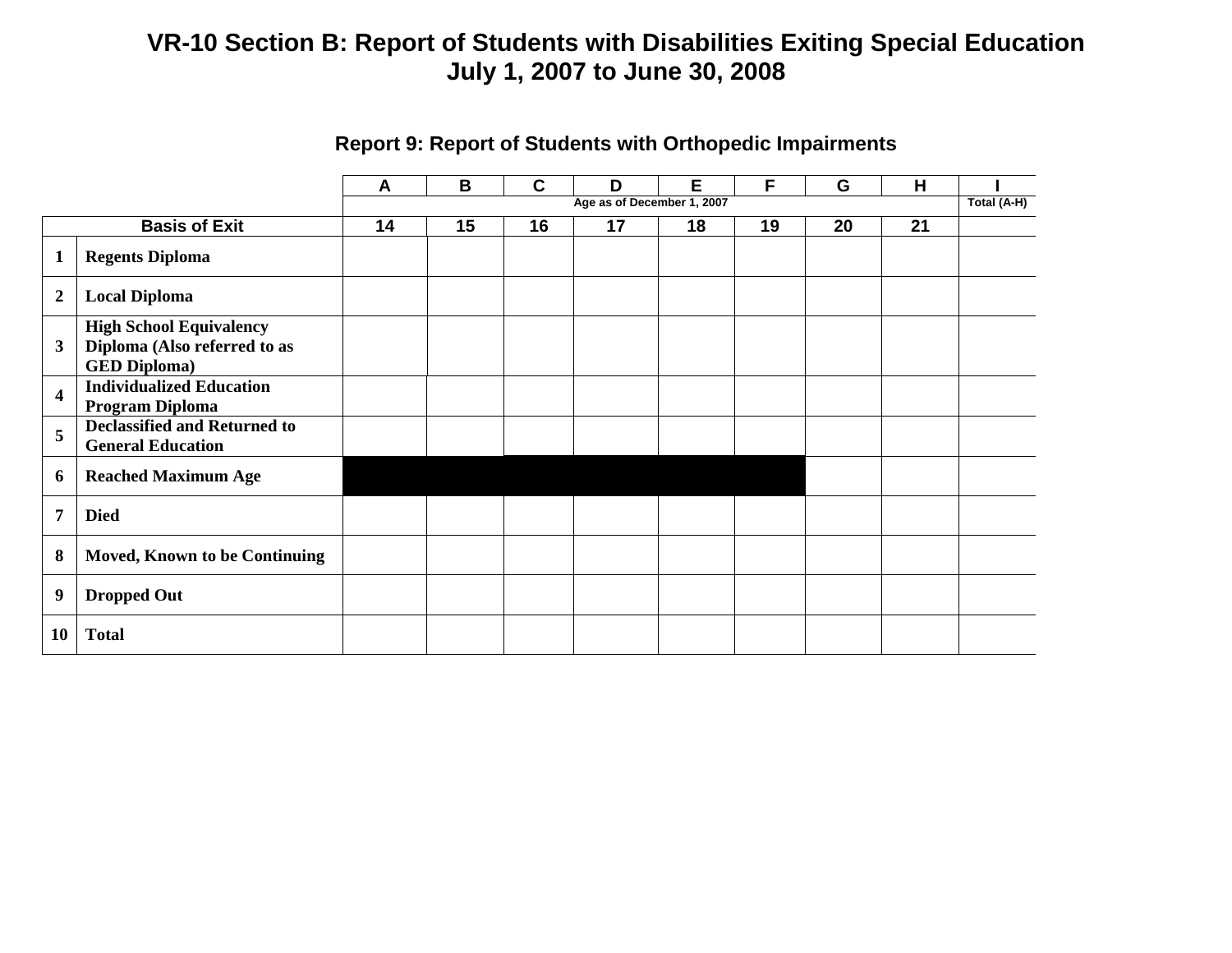|                         |                                                                                       | A  | B  | $\mathbf c$ | D                          | Е  | F  | G  | н  |             |
|-------------------------|---------------------------------------------------------------------------------------|----|----|-------------|----------------------------|----|----|----|----|-------------|
|                         |                                                                                       |    |    |             | Age as of December 1, 2007 |    |    |    |    | Total (A-H) |
|                         | <b>Basis of Exit</b>                                                                  | 14 | 15 | 16          | 17                         | 18 | 19 | 20 | 21 |             |
|                         | <b>Regents Diploma</b>                                                                |    |    |             |                            |    |    |    |    |             |
| $\overline{2}$          | <b>Local Diploma</b>                                                                  |    |    |             |                            |    |    |    |    |             |
| 3                       | <b>High School Equivalency</b><br>Diploma (Also referred to as<br><b>GED Diploma)</b> |    |    |             |                            |    |    |    |    |             |
| $\overline{\mathbf{4}}$ | <b>Individualized Education</b><br>Program Diploma                                    |    |    |             |                            |    |    |    |    |             |
| 5                       | <b>Declassified and Returned to</b><br><b>General Education</b>                       |    |    |             |                            |    |    |    |    |             |
| 6                       | <b>Reached Maximum Age</b>                                                            |    |    |             |                            |    |    |    |    |             |
| $\overline{7}$          | <b>Died</b>                                                                           |    |    |             |                            |    |    |    |    |             |
| 8                       | Moved, Known to be Continuing                                                         |    |    |             |                            |    |    |    |    |             |
| 9                       | <b>Dropped Out</b>                                                                    |    |    |             |                            |    |    |    |    |             |
| <b>10</b>               | <b>Total</b>                                                                          |    |    |             |                            |    |    |    |    |             |

# **Report 10: Report of Students with Other Health Impairments**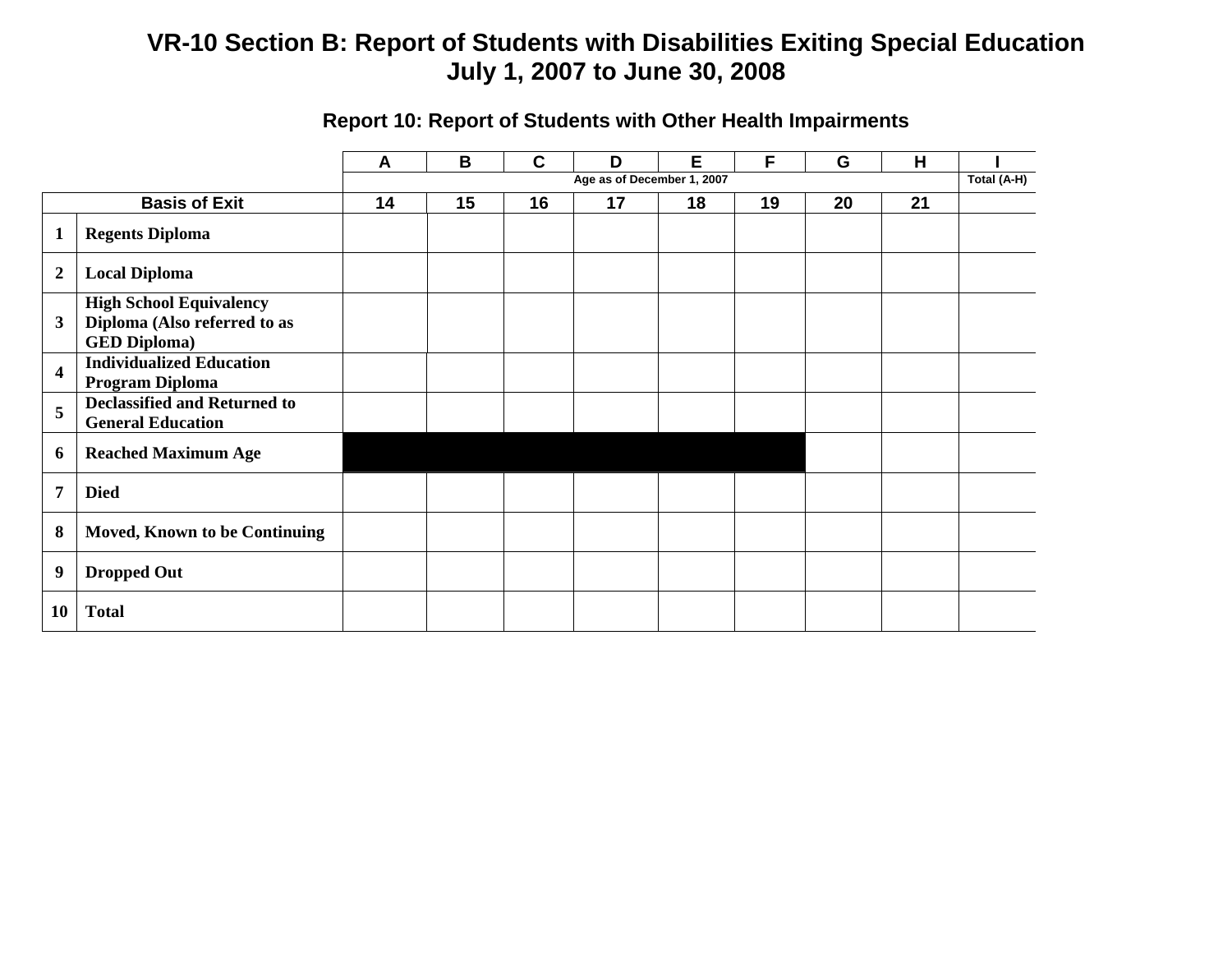|                         |                                                                                       | A  | B  | $\mathbf{C}$ | D                          | E  | F  | G  | H  |             |
|-------------------------|---------------------------------------------------------------------------------------|----|----|--------------|----------------------------|----|----|----|----|-------------|
|                         |                                                                                       |    |    |              | Age as of December 1, 2007 |    |    |    |    | Total (A-H) |
|                         | <b>Basis of Exit</b>                                                                  | 14 | 15 | 16           | 17                         | 18 | 19 | 20 | 21 |             |
| $\mathbf{1}$            | <b>Regents Diploma</b>                                                                |    |    |              |                            |    |    |    |    |             |
| $\boldsymbol{2}$        | <b>Local Diploma</b>                                                                  |    |    |              |                            |    |    |    |    |             |
| 3                       | <b>High School Equivalency</b><br>Diploma (Also referred to as<br><b>GED Diploma)</b> |    |    |              |                            |    |    |    |    |             |
| $\overline{\mathbf{4}}$ | <b>Individualized Education</b><br>Program Diploma                                    |    |    |              |                            |    |    |    |    |             |
| 5                       | <b>Declassified and Returned to</b><br><b>General Education</b>                       |    |    |              |                            |    |    |    |    |             |
| 6                       | <b>Reached Maximum Age</b>                                                            |    |    |              |                            |    |    |    |    |             |
| $\overline{7}$          | <b>Died</b>                                                                           |    |    |              |                            |    |    |    |    |             |
| 8                       | <b>Moved, Known to be Continuing</b>                                                  |    |    |              |                            |    |    |    |    |             |
| $\boldsymbol{9}$        | <b>Dropped Out</b>                                                                    |    |    |              |                            |    |    |    |    |             |
| 10                      | <b>Total</b>                                                                          |    |    |              |                            |    |    |    |    |             |

### **Report 11: Report of Students with Multiple Disabilities**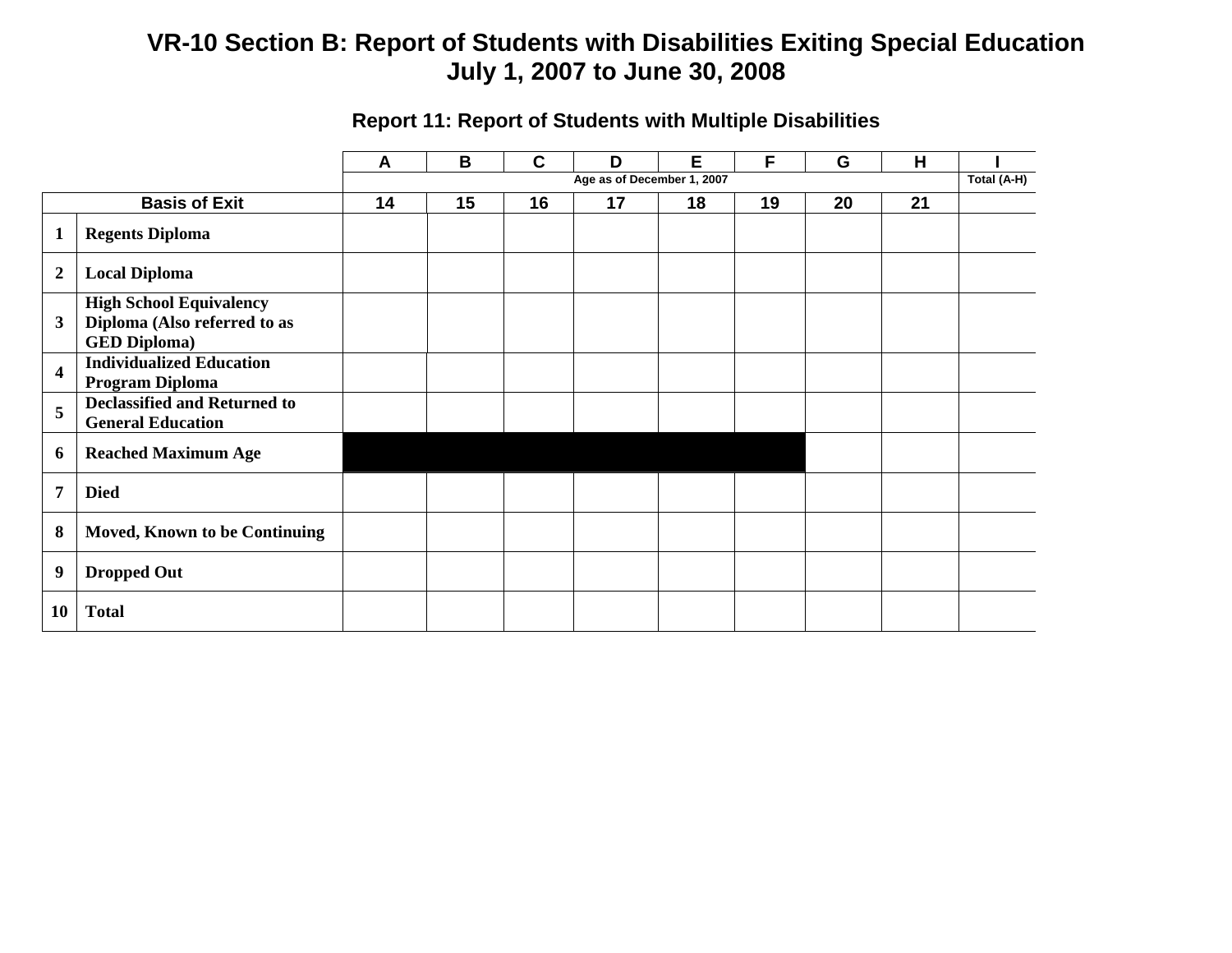|                            |                                                                                       | A | B  | C                          | D  | E  | F  | G  | H  | Total (A-H) |  |
|----------------------------|---------------------------------------------------------------------------------------|---|----|----------------------------|----|----|----|----|----|-------------|--|
|                            |                                                                                       |   |    | Age as of December 1, 2007 |    |    |    |    |    |             |  |
| <b>Basis of Exit</b><br>14 |                                                                                       |   | 15 | 16                         | 17 | 18 | 19 | 20 | 21 |             |  |
| $\mathbf{1}$               | <b>Regents Diploma</b>                                                                |   |    |                            |    |    |    |    |    |             |  |
| $\boldsymbol{2}$           | <b>Local Diploma</b>                                                                  |   |    |                            |    |    |    |    |    |             |  |
| 3                          | <b>High School Equivalency</b><br>Diploma (Also referred to as<br><b>GED Diploma)</b> |   |    |                            |    |    |    |    |    |             |  |
| $\overline{\mathbf{4}}$    | <b>Individualized Education</b><br>Program Diploma                                    |   |    |                            |    |    |    |    |    |             |  |
| 5                          | <b>Declassified and Returned to</b><br><b>General Education</b>                       |   |    |                            |    |    |    |    |    |             |  |
| 6                          | <b>Reached Maximum Age</b>                                                            |   |    |                            |    |    |    |    |    |             |  |
| $\overline{7}$             | <b>Died</b>                                                                           |   |    |                            |    |    |    |    |    |             |  |
| 8                          | Moved, Known to be Continuing                                                         |   |    |                            |    |    |    |    |    |             |  |
| $\boldsymbol{9}$           | <b>Dropped Out</b>                                                                    |   |    |                            |    |    |    |    |    |             |  |
| 10                         | <b>Total</b>                                                                          |   |    |                            |    |    |    |    |    |             |  |

### **Report 12: Report of Students with Deaf-Blindness**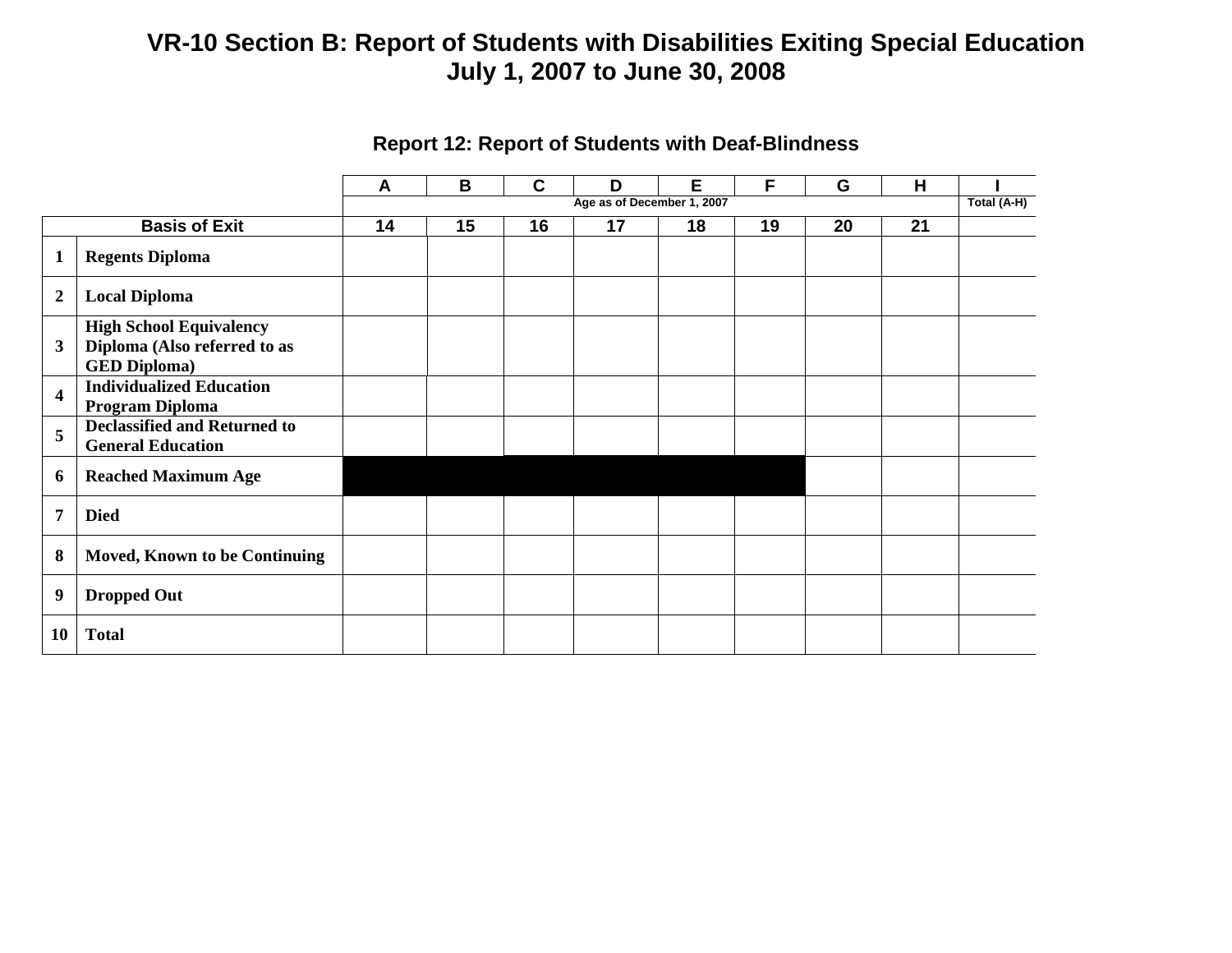|                         |                                                                                       | A  | B  | C  | D                          | E  | F  | G  | H  |             |
|-------------------------|---------------------------------------------------------------------------------------|----|----|----|----------------------------|----|----|----|----|-------------|
|                         |                                                                                       |    |    |    | Age as of December 1, 2007 |    |    |    |    | Total (A-H) |
|                         | <b>Basis of Exit</b>                                                                  | 14 | 15 | 16 | 17                         | 18 | 19 | 20 | 21 |             |
| $\mathbf{1}$            | <b>Regents Diploma</b>                                                                |    |    |    |                            |    |    |    |    |             |
| $\boldsymbol{2}$        | <b>Local Diploma</b>                                                                  |    |    |    |                            |    |    |    |    |             |
| 3                       | <b>High School Equivalency</b><br>Diploma (Also referred to as<br><b>GED Diploma)</b> |    |    |    |                            |    |    |    |    |             |
| $\overline{\mathbf{4}}$ | <b>Individualized Education</b><br><b>Program Diploma</b>                             |    |    |    |                            |    |    |    |    |             |
| 5                       | <b>Declassified and Returned to</b><br><b>General Education</b>                       |    |    |    |                            |    |    |    |    |             |
| 6                       | <b>Reached Maximum Age</b>                                                            |    |    |    |                            |    |    |    |    |             |
| 7                       | <b>Died</b>                                                                           |    |    |    |                            |    |    |    |    |             |
| 8                       | <b>Moved, Known to be Continuing</b>                                                  |    |    |    |                            |    |    |    |    |             |
| $\boldsymbol{9}$        | <b>Dropped Out</b>                                                                    |    |    |    |                            |    |    |    |    |             |
| 10                      | <b>Total</b>                                                                          |    |    |    |                            |    |    |    |    |             |

### **Report 13: Report of Students with Traumatic Brain Injury**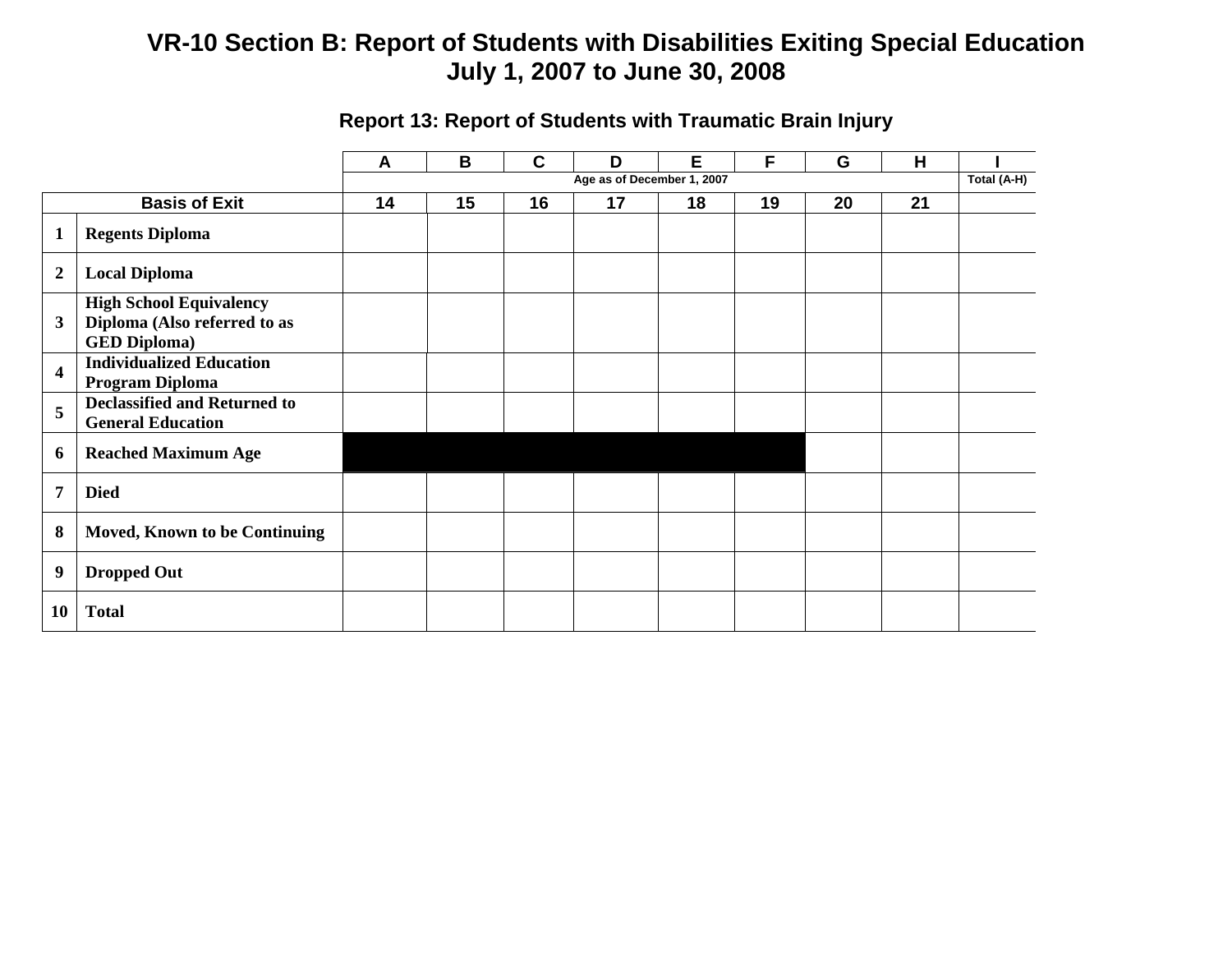|                         |                                                                                       |                            |    |             | Report 14. Summary Report of All Disabilities |    |    |    |    |  |  |
|-------------------------|---------------------------------------------------------------------------------------|----------------------------|----|-------------|-----------------------------------------------|----|----|----|----|--|--|
|                         |                                                                                       | A                          | B  | $\mathbf c$ | D                                             | Е  | F  | G  | H  |  |  |
|                         |                                                                                       | Age as of December 1, 2007 |    |             |                                               |    |    |    |    |  |  |
|                         | <b>Basis of Exit</b>                                                                  | 14                         | 15 | 16          | 17                                            | 18 | 19 | 20 | 21 |  |  |
| 1                       | <b>Regents Diploma</b>                                                                |                            |    |             |                                               |    |    |    |    |  |  |
| $\overline{2}$          | <b>Local Diploma</b>                                                                  |                            |    |             |                                               |    |    |    |    |  |  |
| $\overline{\mathbf{3}}$ | <b>High School Equivalency</b><br>Diploma (Also referred to as<br><b>GED Diploma)</b> |                            |    |             |                                               |    |    |    |    |  |  |
| $\overline{\mathbf{4}}$ | <b>Individualized Education</b><br>Program Diploma                                    |                            |    |             |                                               |    |    |    |    |  |  |
| 5                       | <b>Declassified and Returned to</b><br><b>General Education</b>                       |                            |    |             |                                               |    |    |    |    |  |  |
| 6                       | <b>Reached Maximum Age</b>                                                            |                            |    |             |                                               |    |    |    |    |  |  |
| 7                       | <b>Died</b>                                                                           |                            |    |             |                                               |    |    |    |    |  |  |
| 8                       | Moved, Known to be Continuing                                                         |                            |    |             |                                               |    |    |    |    |  |  |
| $\boldsymbol{9}$        | <b>Dropped Out</b>                                                                    |                            |    |             |                                               |    |    |    |    |  |  |
| <b>10</b>               | <b>Total</b>                                                                          |                            |    |             |                                               |    |    |    |    |  |  |

#### *Report 14: Summary Report of All Disabilities*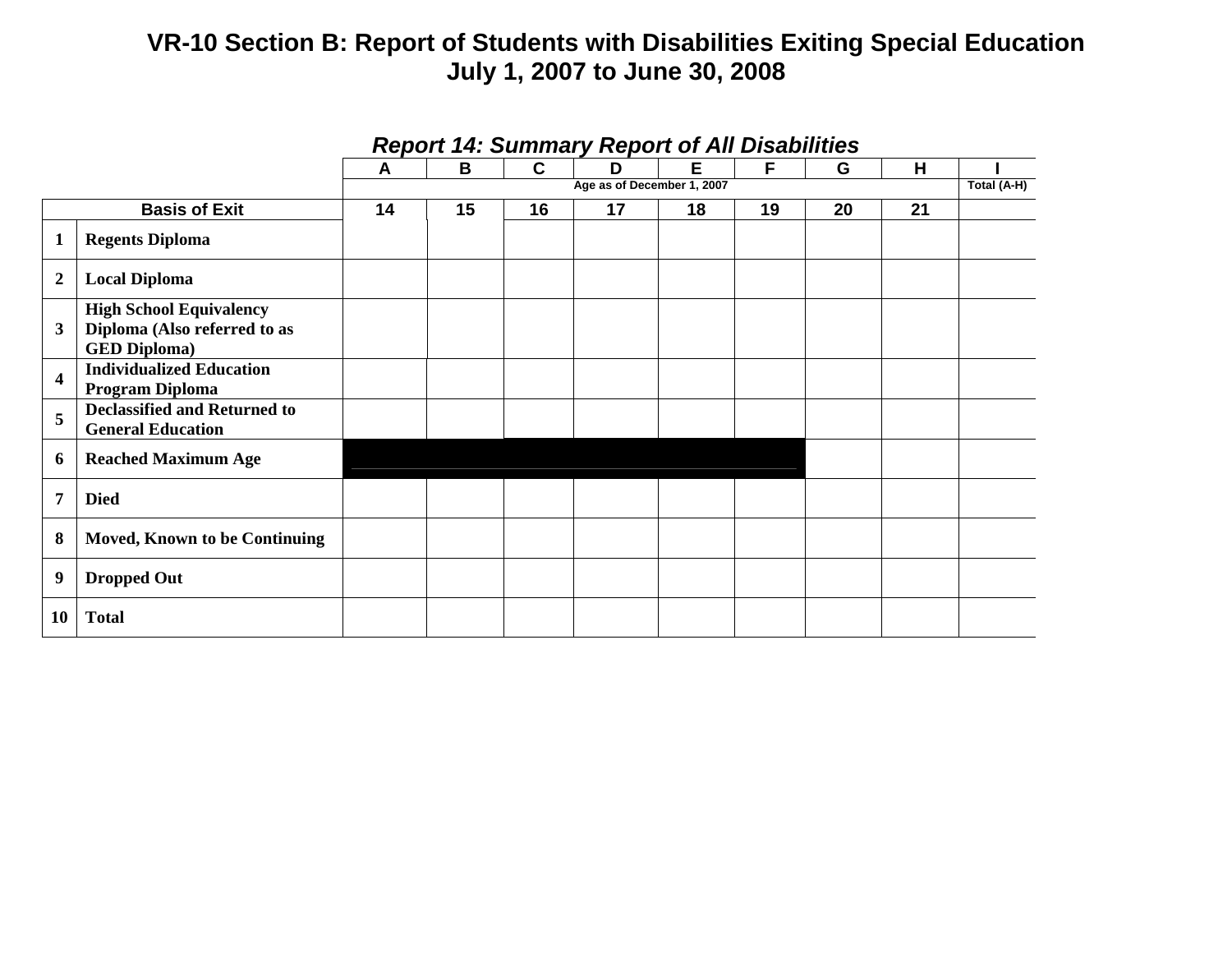### *Report 15A: Summary Report of All Students By Race/Ethnicity*

| <b>Basis of Exit</b>    |                                                                      | A                                   | B                         | $\mathbf C$                          | D                                        | E                                    | F                                              | G                |
|-------------------------|----------------------------------------------------------------------|-------------------------------------|---------------------------|--------------------------------------|------------------------------------------|--------------------------------------|------------------------------------------------|------------------|
|                         |                                                                      |                                     |                           |                                      |                                          |                                      |                                                |                  |
|                         |                                                                      | Indian/Alaska<br>Native<br>American | Asian/Pacific<br>Islander | Black (not of<br>Hispanic<br>origin) | $\rm \overline{o}$<br>Hispanic<br>Latino | White (not of<br>Hispanic<br>origin) | Multi-Racial<br>(not of<br>Hispanic<br>origin) | Total by<br>Race |
| $\mathbf{1}$            | <b>Regents Diploma</b>                                               |                                     |                           |                                      |                                          |                                      |                                                |                  |
| $\boldsymbol{2}$        | <b>Local Diploma</b>                                                 |                                     |                           |                                      |                                          |                                      |                                                |                  |
| $\overline{\mathbf{3}}$ | High School Equivalency Diploma (Also<br>referred to as GED Diploma) |                                     |                           |                                      |                                          |                                      |                                                |                  |
| 4                       | <b>Individualized Education Program Diploma</b>                      |                                     |                           |                                      |                                          |                                      |                                                |                  |
| 5                       | <b>Declassified and Returned to General</b><br><b>Education</b>      |                                     |                           |                                      |                                          |                                      |                                                |                  |
| 6                       | <b>Reached Maximum Age</b>                                           |                                     |                           |                                      |                                          |                                      |                                                |                  |
| $\overline{7}$          | <b>Died</b>                                                          |                                     |                           |                                      |                                          |                                      |                                                |                  |
| 8                       | <b>Moved, Known to be Continuing</b>                                 |                                     |                           |                                      |                                          |                                      |                                                |                  |
| 9                       | <b>Dropped Out</b>                                                   |                                     |                           |                                      |                                          |                                      |                                                |                  |
| <b>10</b>               | <b>Total</b>                                                         |                                     |                           |                                      |                                          |                                      |                                                |                  |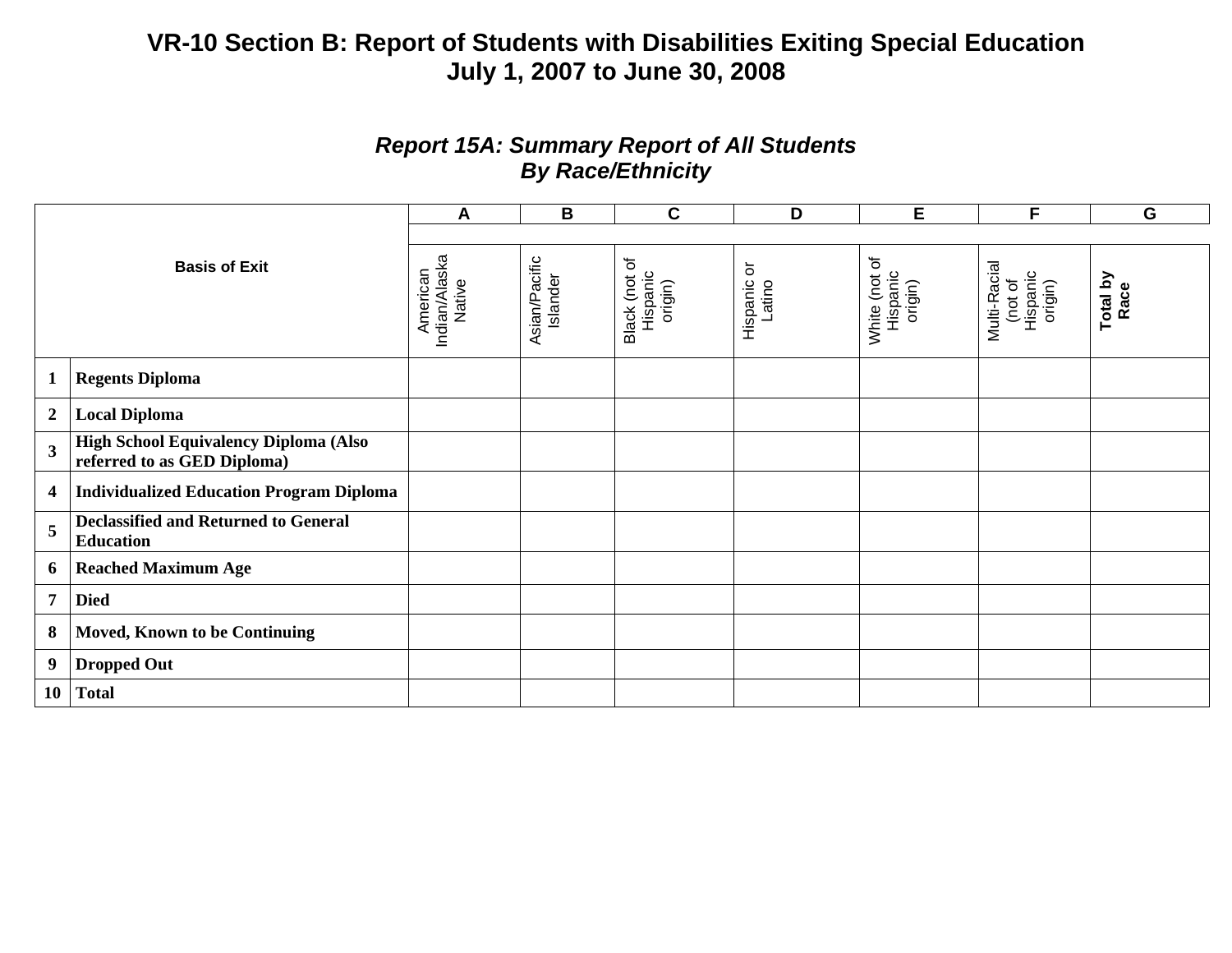### *Report 15B: Summary Report of All Students By Gender and Limited English Proficient Status*

|                         |                                                                                       | A    | B      | $\mathbf C$               | D                                 | E        | F                                    |  |  |  |
|-------------------------|---------------------------------------------------------------------------------------|------|--------|---------------------------|-----------------------------------|----------|--------------------------------------|--|--|--|
|                         |                                                                                       |      | Gender |                           | <b>Limited English Proficient</b> |          |                                      |  |  |  |
| <b>Basis of Exit</b>    |                                                                                       | Male | Female | <b>Total by</b><br>Gender | LEP - Yes                         | LEP - No | <b>Total by LEP</b><br><b>Status</b> |  |  |  |
| $\mathbf{1}$            | <b>Regents Diploma</b>                                                                |      |        |                           |                                   |          |                                      |  |  |  |
| $\overline{2}$          | <b>Local Diploma</b>                                                                  |      |        |                           |                                   |          |                                      |  |  |  |
| $\mathbf{3}$            | <b>High School Equivalency</b><br>Diploma (Also referred to as<br><b>GED Diploma)</b> |      |        |                           |                                   |          |                                      |  |  |  |
| $\overline{\mathbf{4}}$ | <b>Individualized Education</b><br>Program Diploma                                    |      |        |                           |                                   |          |                                      |  |  |  |
| 5                       | <b>Declassified and Returned to</b><br><b>General Education</b>                       |      |        |                           |                                   |          |                                      |  |  |  |
| 6                       | <b>Reached Maximum Age</b>                                                            |      |        |                           |                                   |          |                                      |  |  |  |
| 7                       | <b>Died</b>                                                                           |      |        |                           |                                   |          |                                      |  |  |  |
| 8                       | Moved, Known to be<br>Continuing                                                      |      |        |                           |                                   |          |                                      |  |  |  |
| 9                       | <b>Dropped Out</b>                                                                    |      |        |                           |                                   |          |                                      |  |  |  |
| 10                      | <b>Total</b>                                                                          |      |        |                           |                                   |          |                                      |  |  |  |